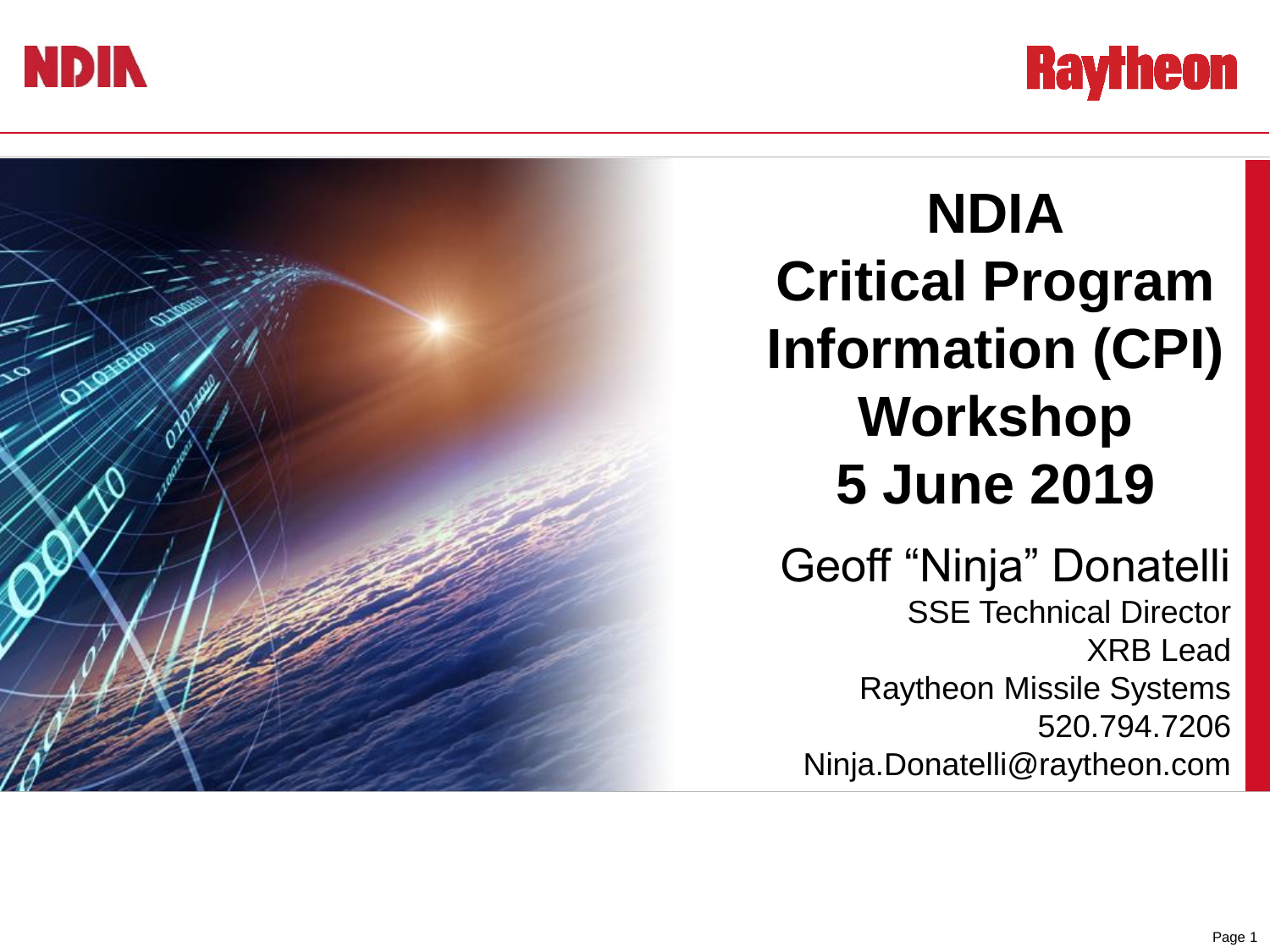# **CPI Workshop Attendee Organizations**

- **Sponsors:** 
	- NDIA
	- OUSD(R&E)
	- Raytheon
- OUSD/A&S
- DAU
- HQDA ASA ALT (USA)
- NAVAIR (USN)
- **NAVSEA (USN)**
- NSWC Dahlgren (USN)
- ATEA (SAF/AQL) (USAF)
- **AFMC AFLCMC/EN**
- SAF/AQRE
- **USCG**
- MDA/EIR
- MDA/DEB
- USSOCOM
- Booz Allen Hamilton
- **Boeing**
- British Aerospace
- Honeywell
- Lockheed Martin
- Northrop Grumman
- Raytheon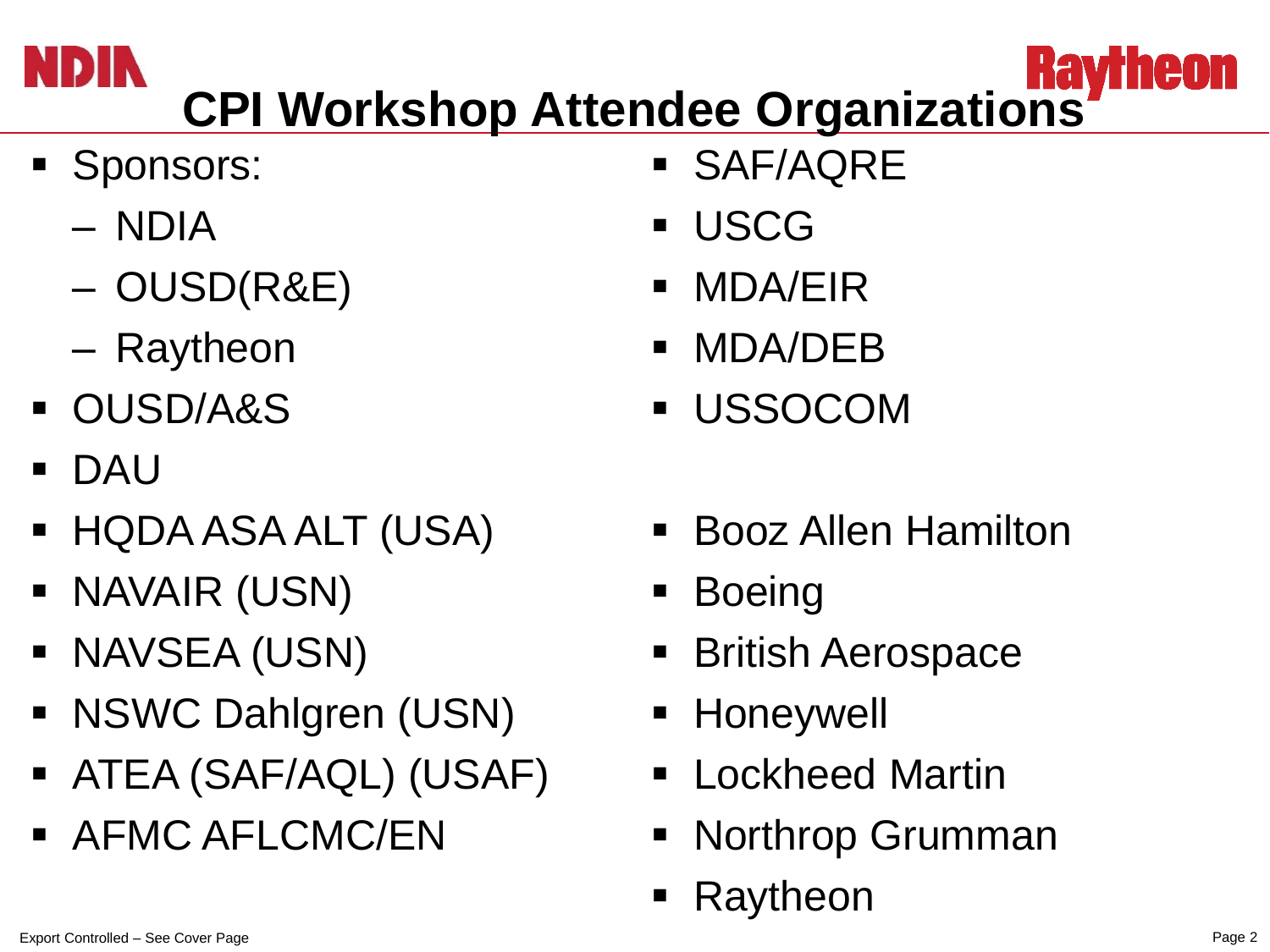

#### **CPI Workshop Purpose**



- **EXTERG** Hear from USG, Primes on CPI issues in an **Unclassified / FOUO** forum
- New tool proposed as best practice:
	- CPI Assessment & Identification Guide (CAIG)
	- CPI/LO/CLO Workbook
- **Discuss how these can be used to** improve CPI identification & assessment
- **Obtain Endorsement from OSD DSP** and Workshop participants for use of this CAIG and Workbook across DoD



**This May be the First Government / Industry Forum Dedicated to the Discussion of Identification and Assessment of CPI**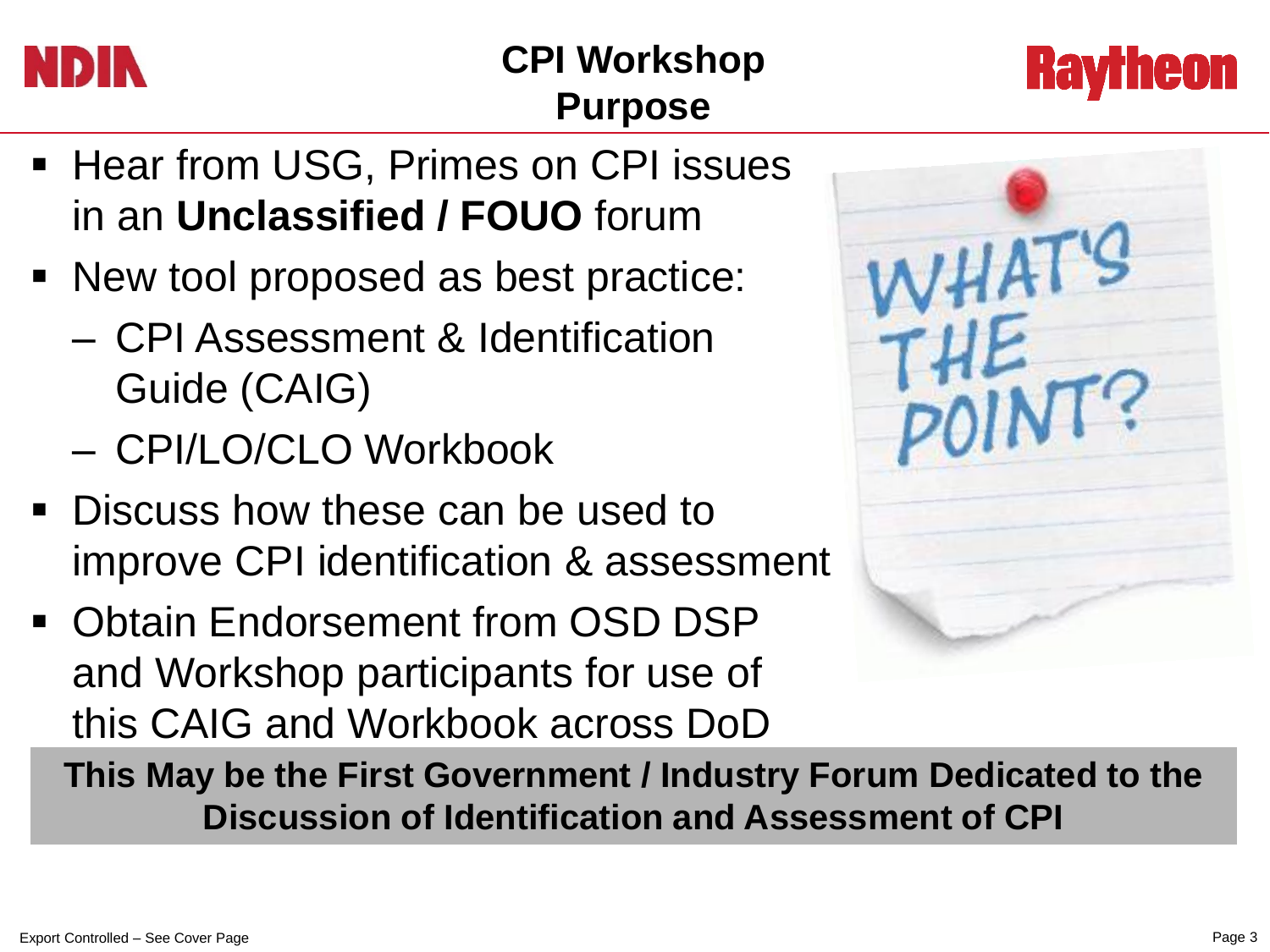### **Background**

- Industry experience: **CPI ID often not accurate, consistent, nor repeatable**:
	- Well-meaning teams can come to different conclusions
	- Teams motivated to find no CPI can identify much less CPI than sincere teams *Must Identify the Crown* 
		- *Jewels Before You Can Protect Them*
- Government experience: **CPI ID often not horizontal within/across companies & DoD**
	- Service & MDA CPI tools largely based on OSD CPI Decision Aid, 2009
		- Services uses different questions; can lead to different results
		- Updated definition of CPI in DODD 5200.39, May 2015



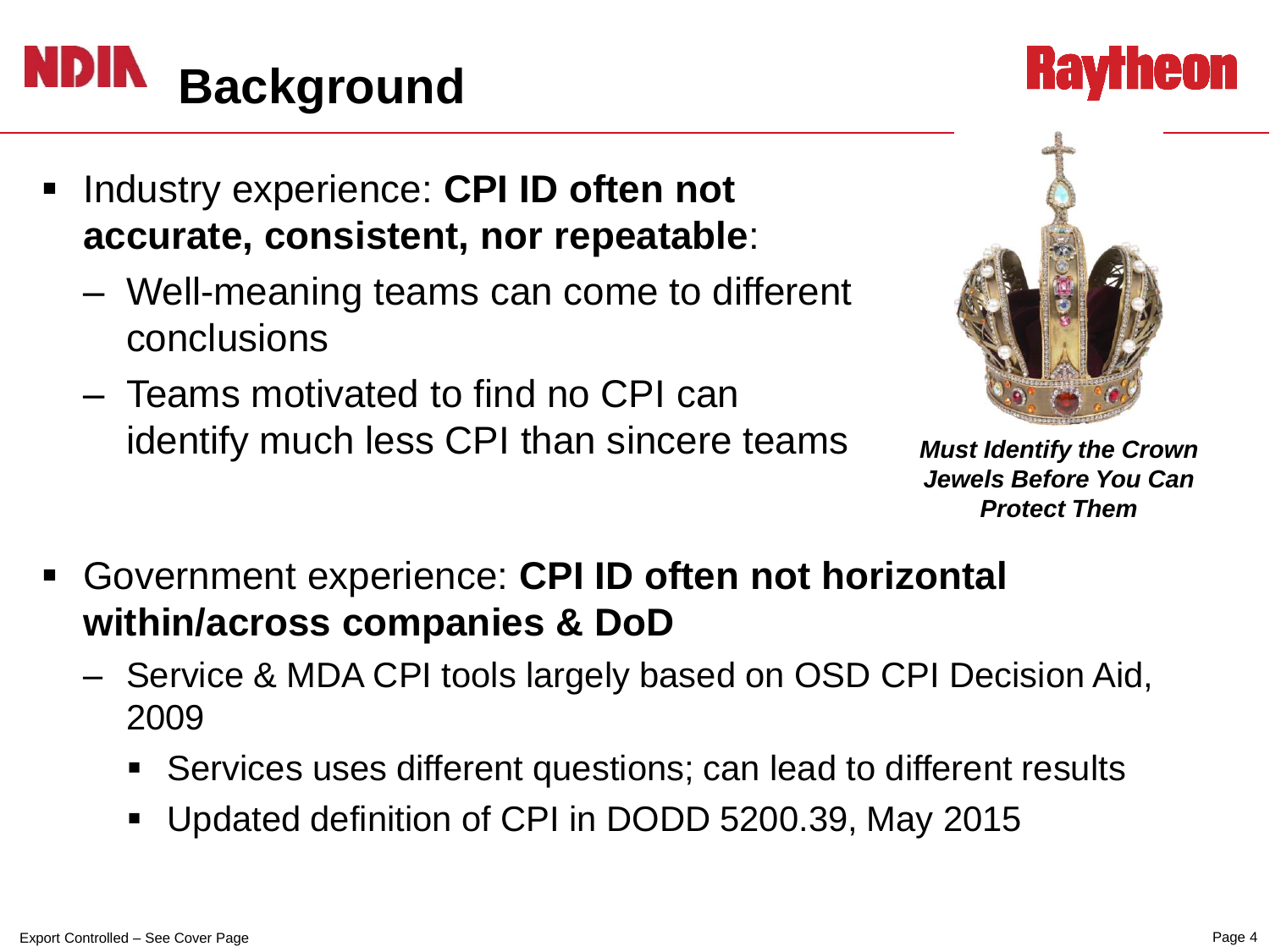### **Background (Cont'd)**

- **There was disagreement with many points** during the coordination process
	- …and that is the point of today's Workshop
- Raytheon offered to the LO/CLO TSC & OSD to develop a CPI Guide
	- Coordinate with Primes through Cabal; services; OSD



*Must Identify the Crown Jewels Before You Can Protect Them*

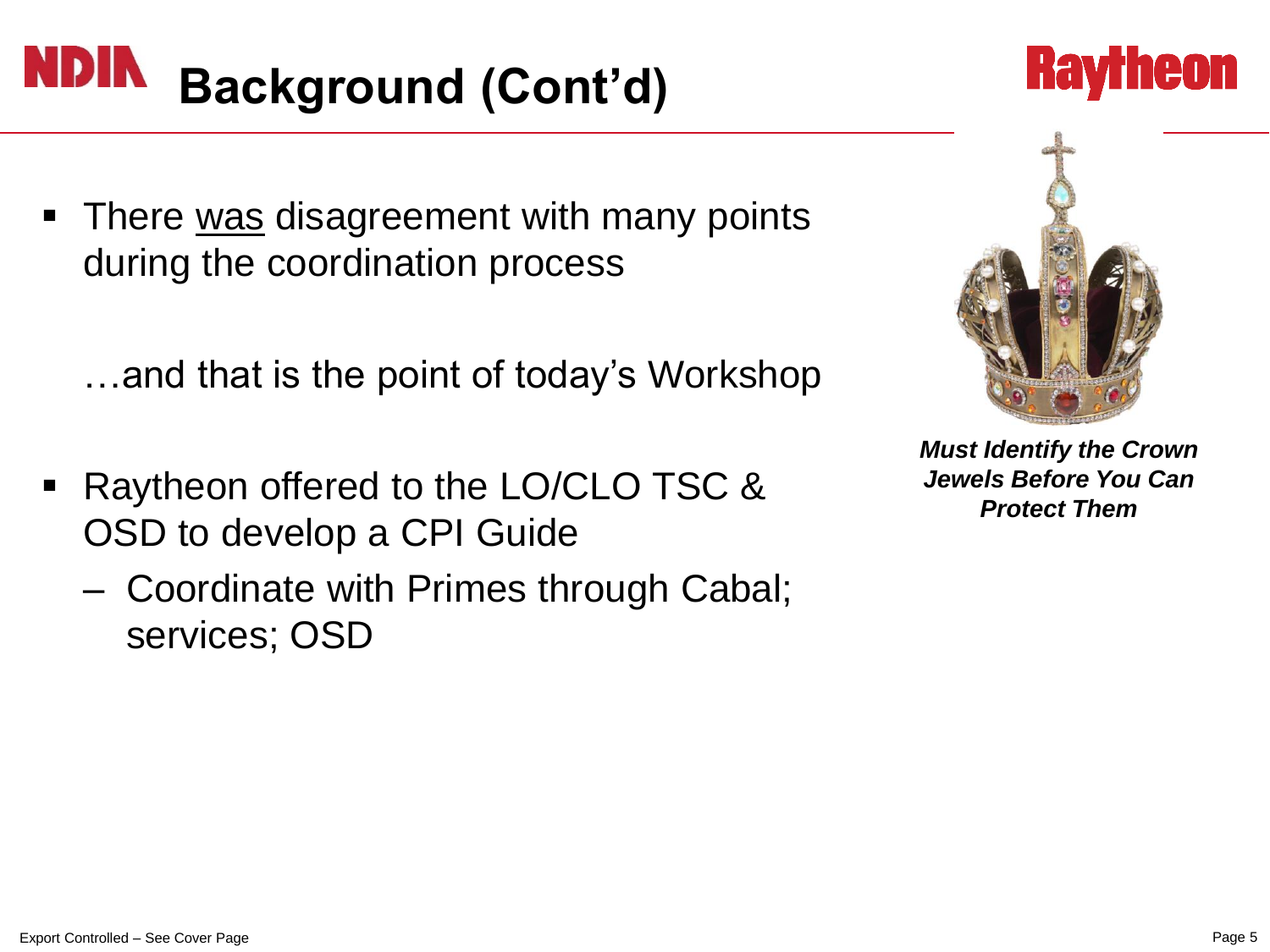## **Tasking and Approach**



- Develop a Guide providing a more **consistent, repeatable,**  and **accurate** process
	- Common approach for all
- DASD/SE: Develop the guide from the perspective of the CPI identifier in the field
	- Don't worry about the myriad of current approaches
	- Do what is right

Approach:

- Develop the "CPI/LO/CLO Workbook" (FOUO) based on DoD guidance and Raytheon training material
- Then developed the "CPI Assessment and Identification Guide (CAIG)" (FOUO)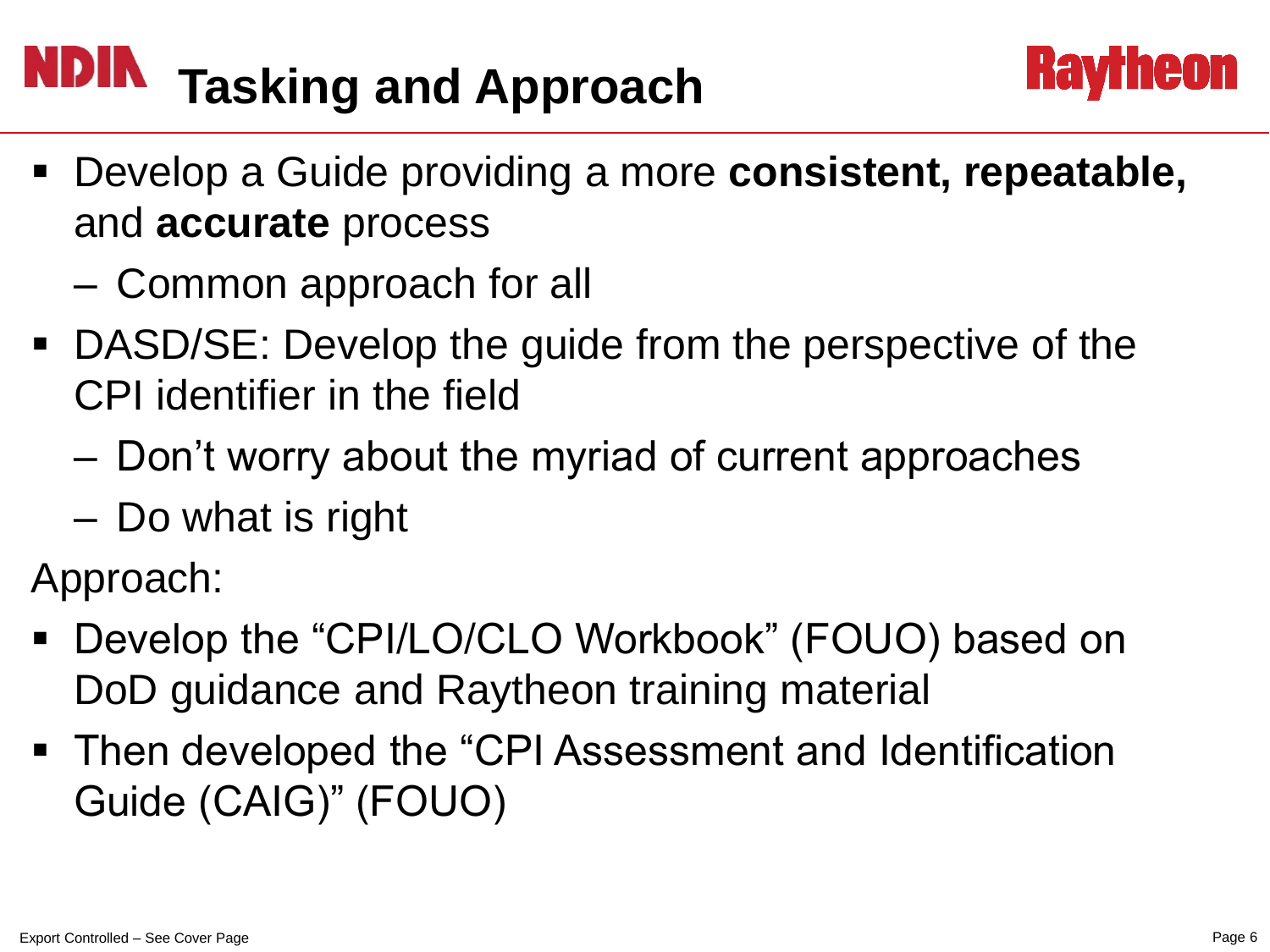## **NDIN** Two Parts: Guide and Workbook

- **CPI Assessment and Identification Guide (CAIG)**
	- Narrative description of CPI ID process (complements Workbook)
		- CPI policy & guidance
		- CPI ID strategy
		- **Application and conventions**
		- Best Practices / Warnings / Tips
- **CPI/LO/CLO Workbook**
	- Leads CPI facilitator through CPI/LO/CLO process
	- Ensures thorough documentation
- Multiple iterations and beta testing
	- Comments incorporated from Primes, USAF, USN

#### **CPI/LO/CLO Workbook is the Basis of the CPI ID & Assessment Guide (CAIG) and Documentation**

**Hav** 

leon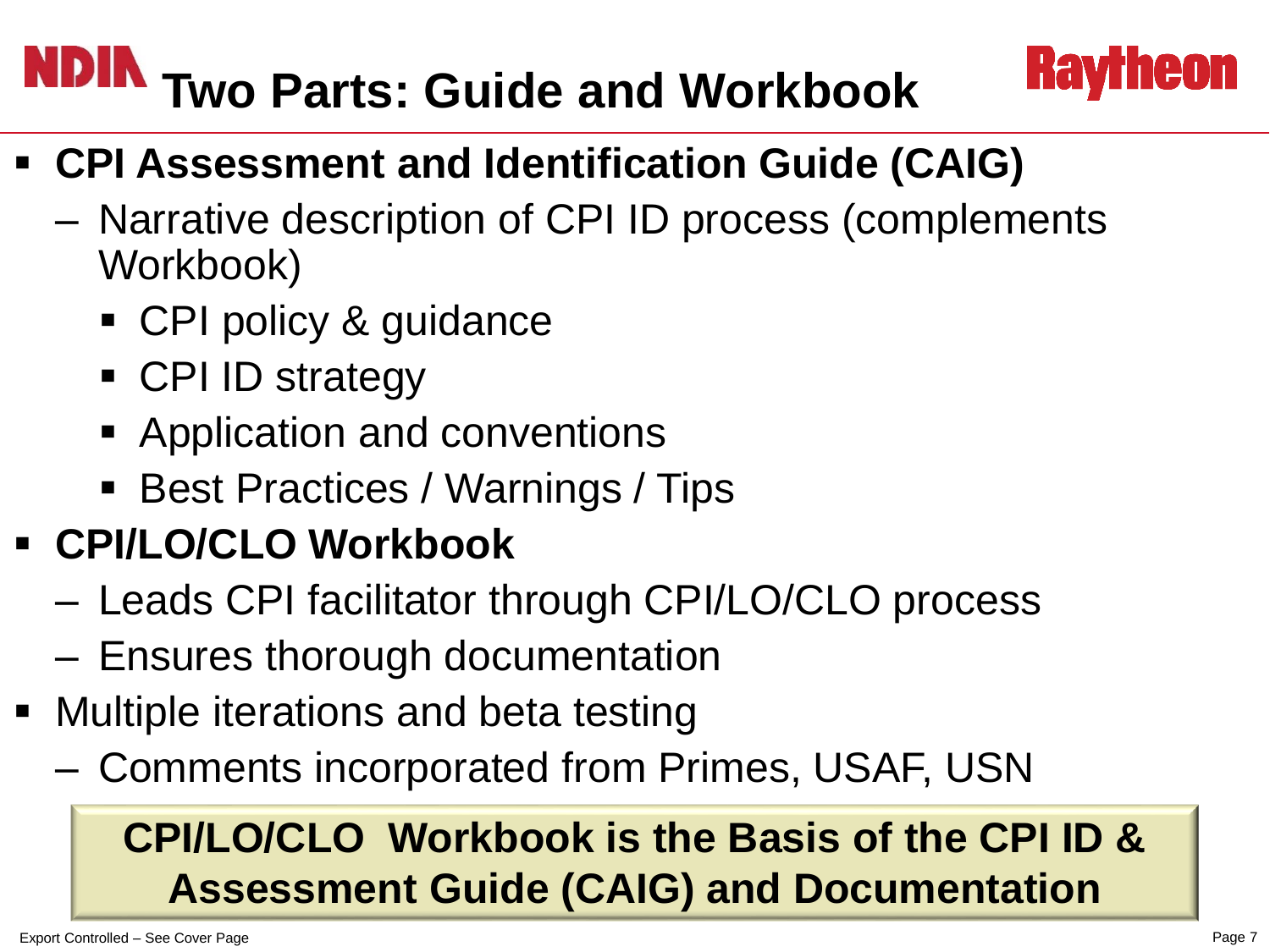

*Comments received and adjudicated:*

- USAF (Matt Perticone)
- Bill Walters (USN)
- DASD/SE (Stephanie Brockway)
- NDIA (Holly Dunlap, David Chesebrough)
- The AT "Cabal" or designees:
	- BAE (Tate Keegan)
	- Boeing (Brian Gleason)
	- NGC (George Kalb)
	- LMCO (Karen Christensen-Grubb)
	- Raytheon (Lori Masso, Eric Herr, Kento Miller, and many others)

*Comments received but not yet adjudicated:*

- USA (Matt Bondy)
- USAF (Mark Patterson)

leon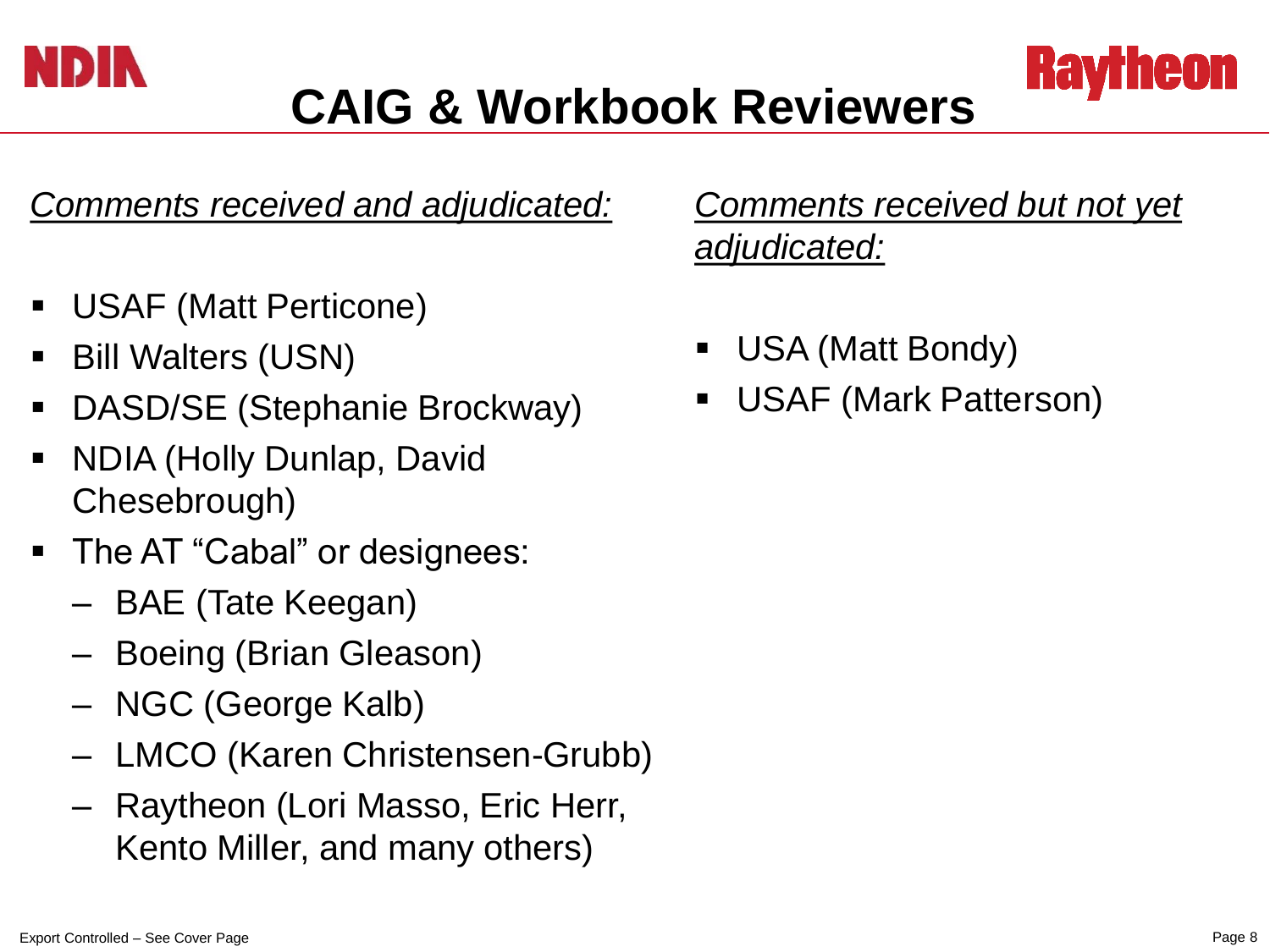#### **NDIN CPI/LO/CLO Process Flow**



**Raytheon**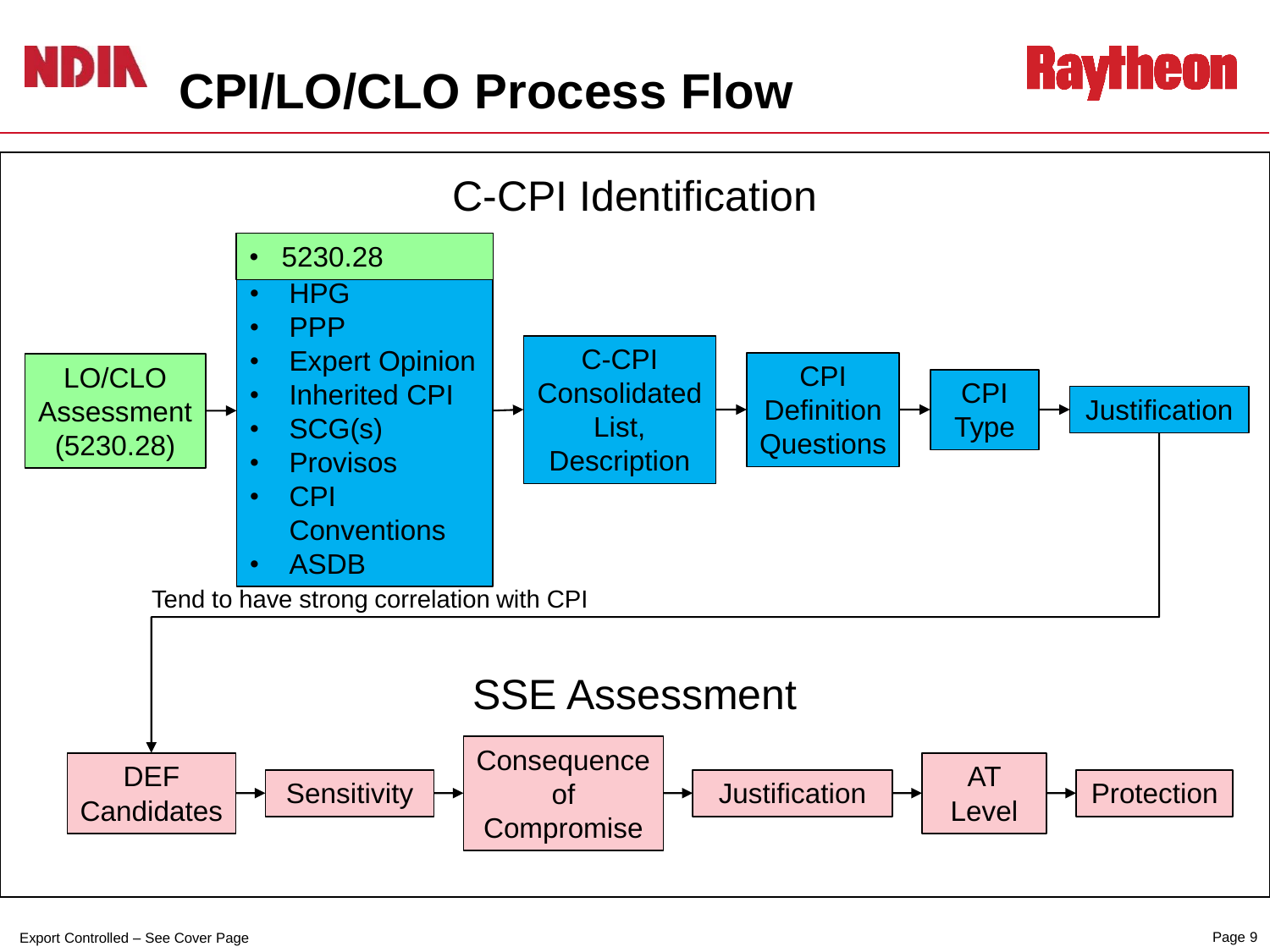#### **CPI/LO/CLO Workbook Raytheon CPI Assessment Work Flow (Tab 1)**

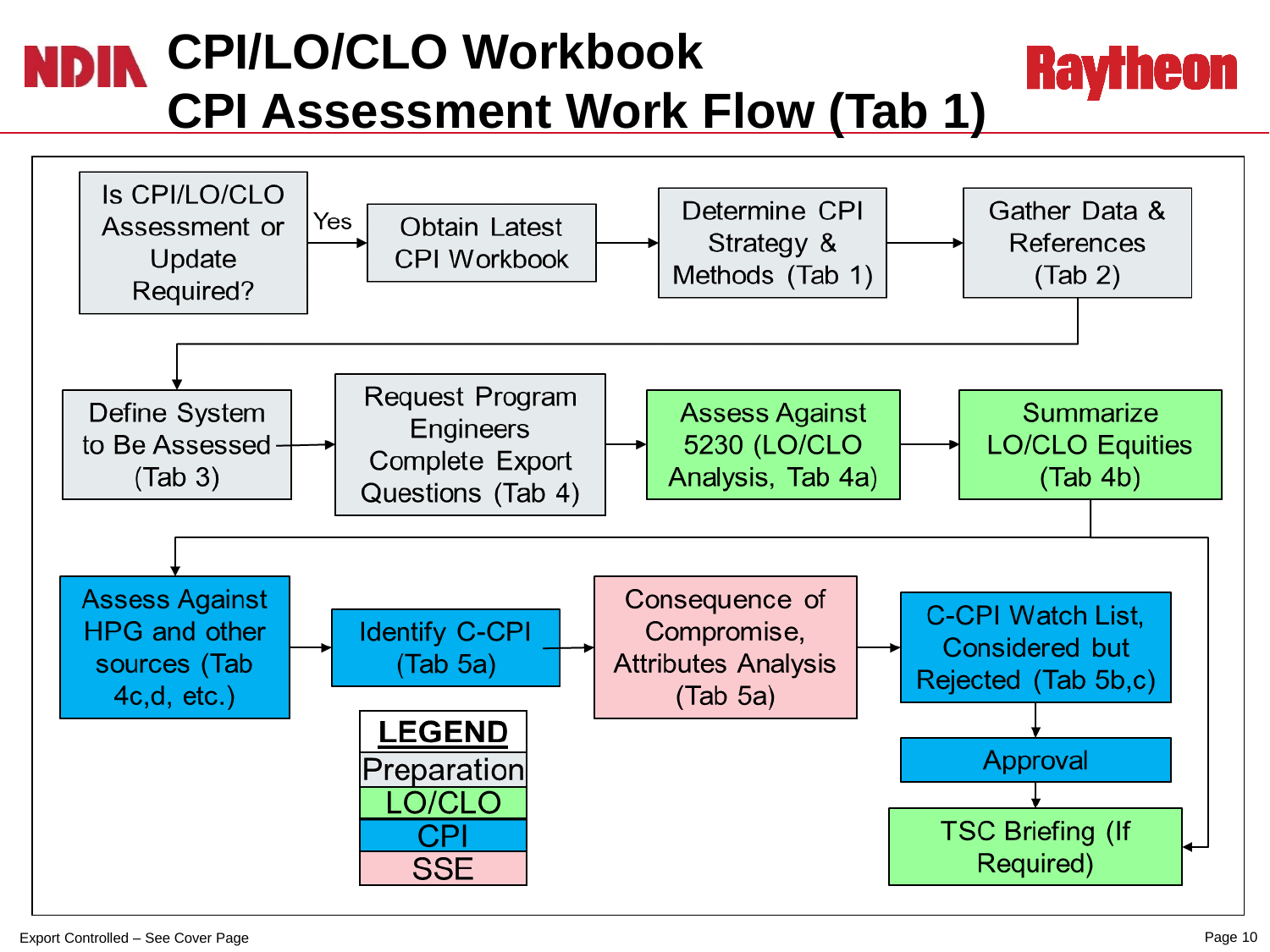## **Comments from the Workshop**

- **ODASD(SE):** CPI identification should be conducted early & throughout the RDT&E lifecycle; rapid acquisition not exempt
- **ATEA: CPI identification & assessment historically subjective, incomplete, and inconsistent** between **Components** 
	- PMs massage CPI assessments to get the AT requirement they want (e.g.; no  $CPI = no AT$ )
	- Need:
		- **Eliminate the subjectivity of CPI assessments**
		- Eliminate inconsistent CPI identification, Consequence of **Compromise**
		- **DoD** requires a consistent way for all to ID CPI
	- Supports broad use of the CAIG and CPI/LO/CLO Workbook

ieon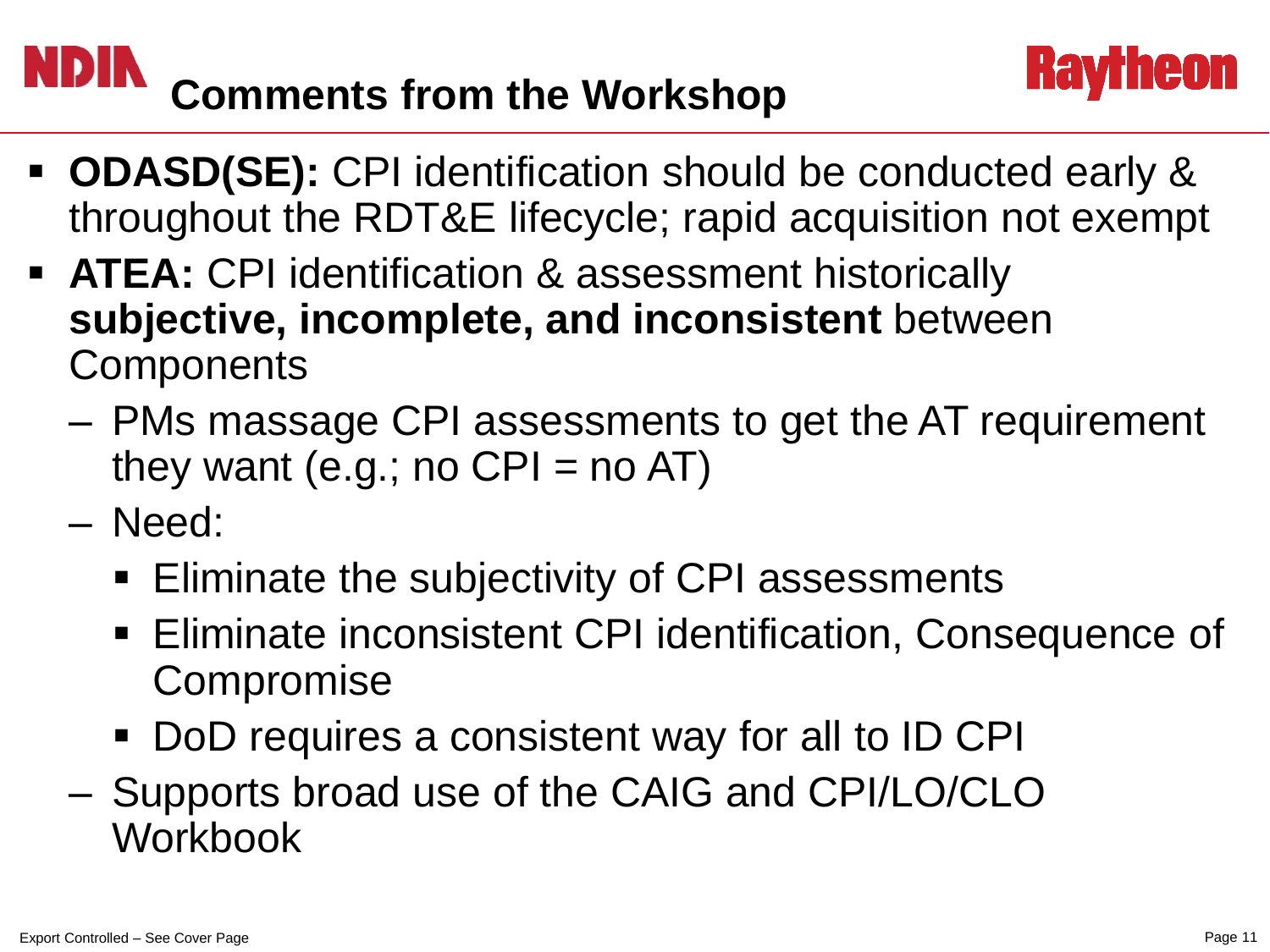## **Comments from the Workshop**



- **DON:** Issues in CPI consistency in identification, characterization
	- Need to improve CPI process to make it more consistent and repeatable
	- Need DoD-wide tool for ID of warfighting capability for use by all interested parties – to include AT, Cyber, Hardware/Software Assurance and Supply Chain Risk Management
	- Want to pilot CAIG & Workbook in DON and NAVAIR
- **USAF:** Need consistent way to identify CPI
	- CAIG/Workbook gets us a long way; certainly best practice
- **MDA:** Same as USAF; wants to integrate into MDA
- **SOCOM:** Encouraged by CAIG presentation. Security coequal with cost/schedule/performance at SOCOM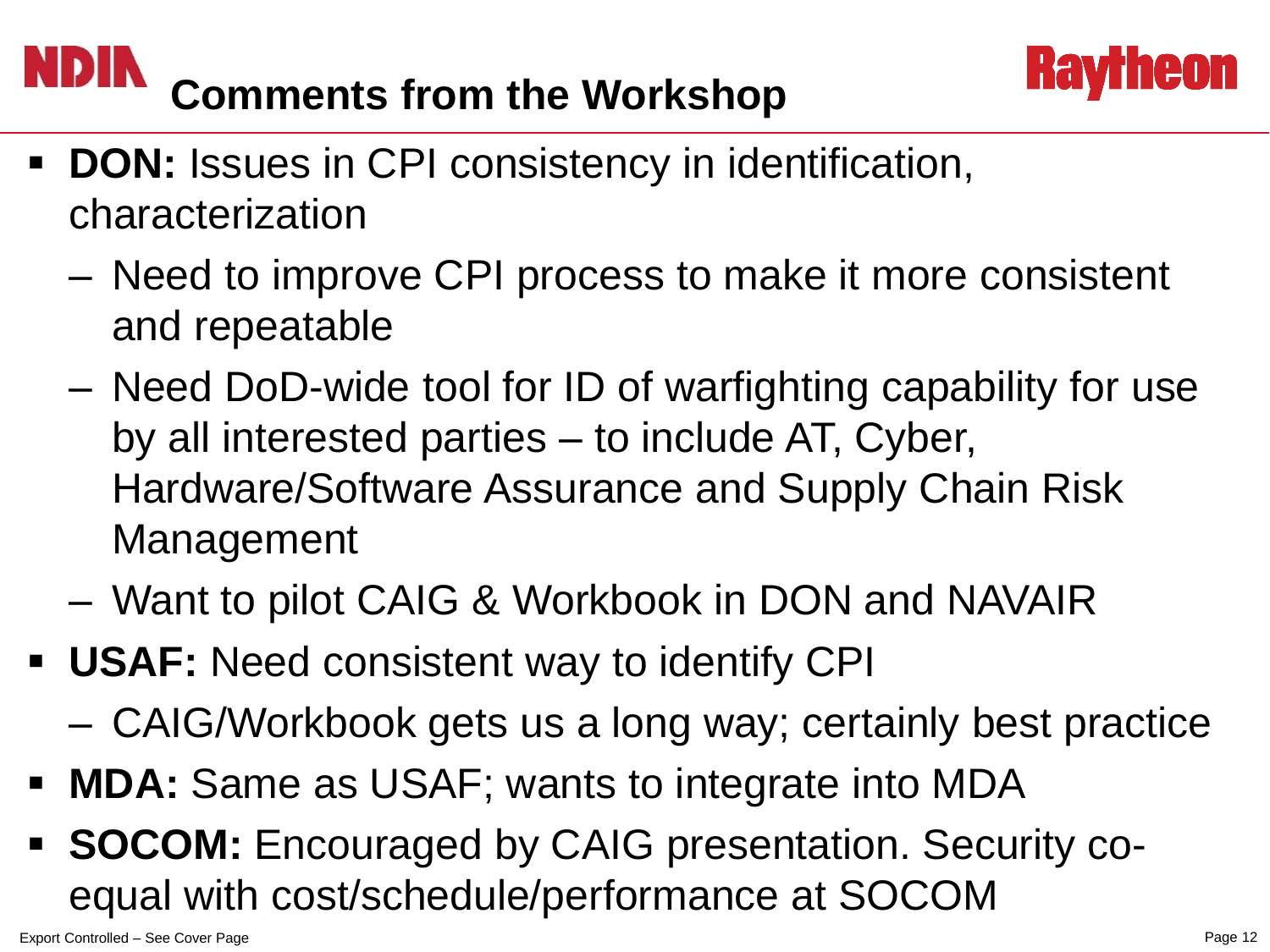#### **NDIN Comments from the Workshop**

- **Boeing:** Good tool; using it now
- **British Aerospace:** Identical to the way we do assessments; complete concurrence, go forward with this
- **Lockheed Martin:** Accurate; tremendous idea; outstanding
- **Northrop Grumman:** Concur with CAIG/Workbook
	- Similar to current internal tools, but consolidated
	- Will be more consistent, accurate, repeatable across a wide variety of assessors—goes a long way

**Hav** 

ieon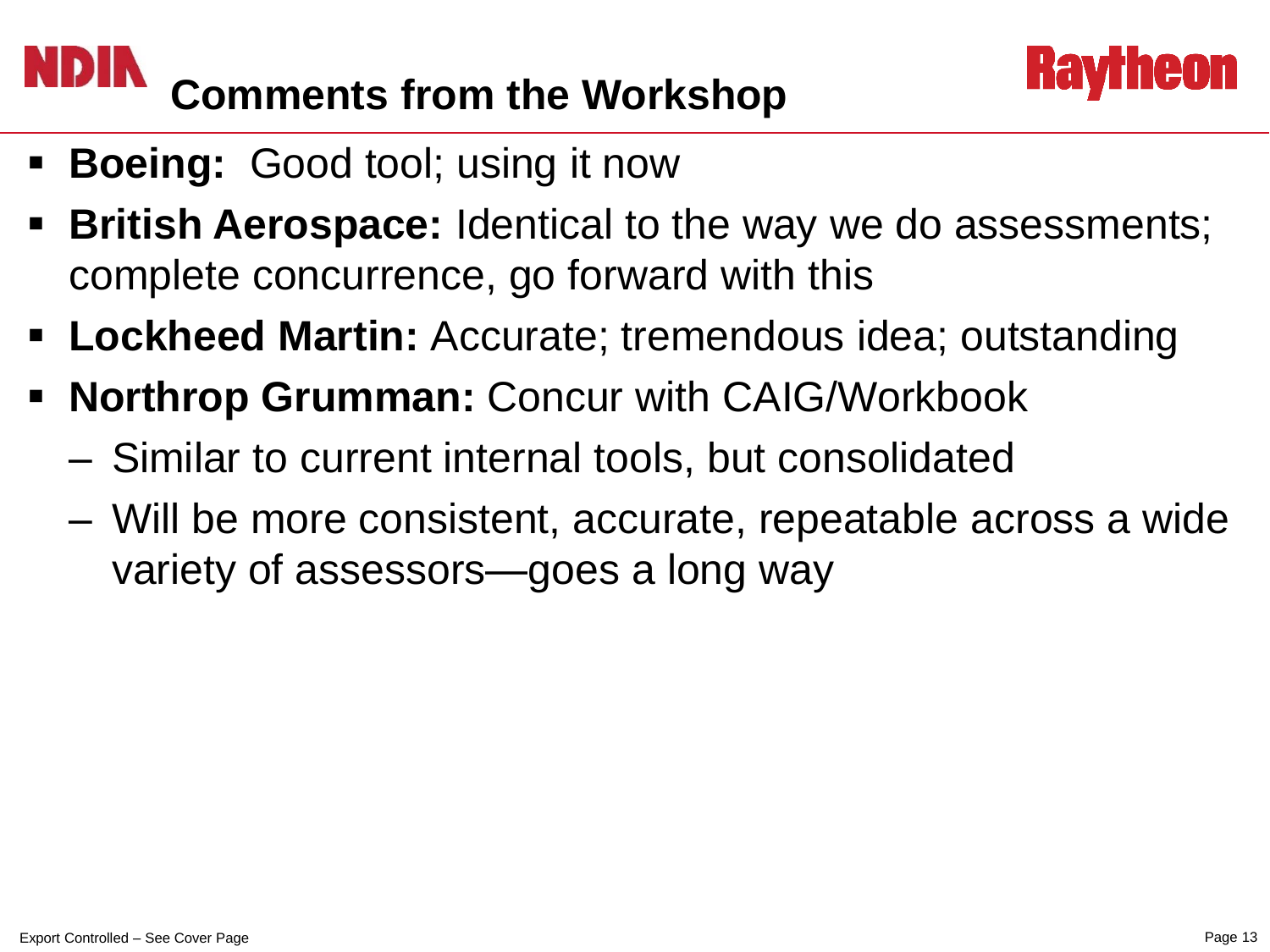



- DOD ATEA Web site to maintain latest version
	- <https://at.dod.mil/>
	- Will be posted shortly
	- Workshop participates will get updated versions by secure transfer email
	- Can request classified tabs
- Raytheon and CABAL will maintain / update, including new DOD policies & guidance
- Primes (through the Cabal) are ready to support DOD CPI leadership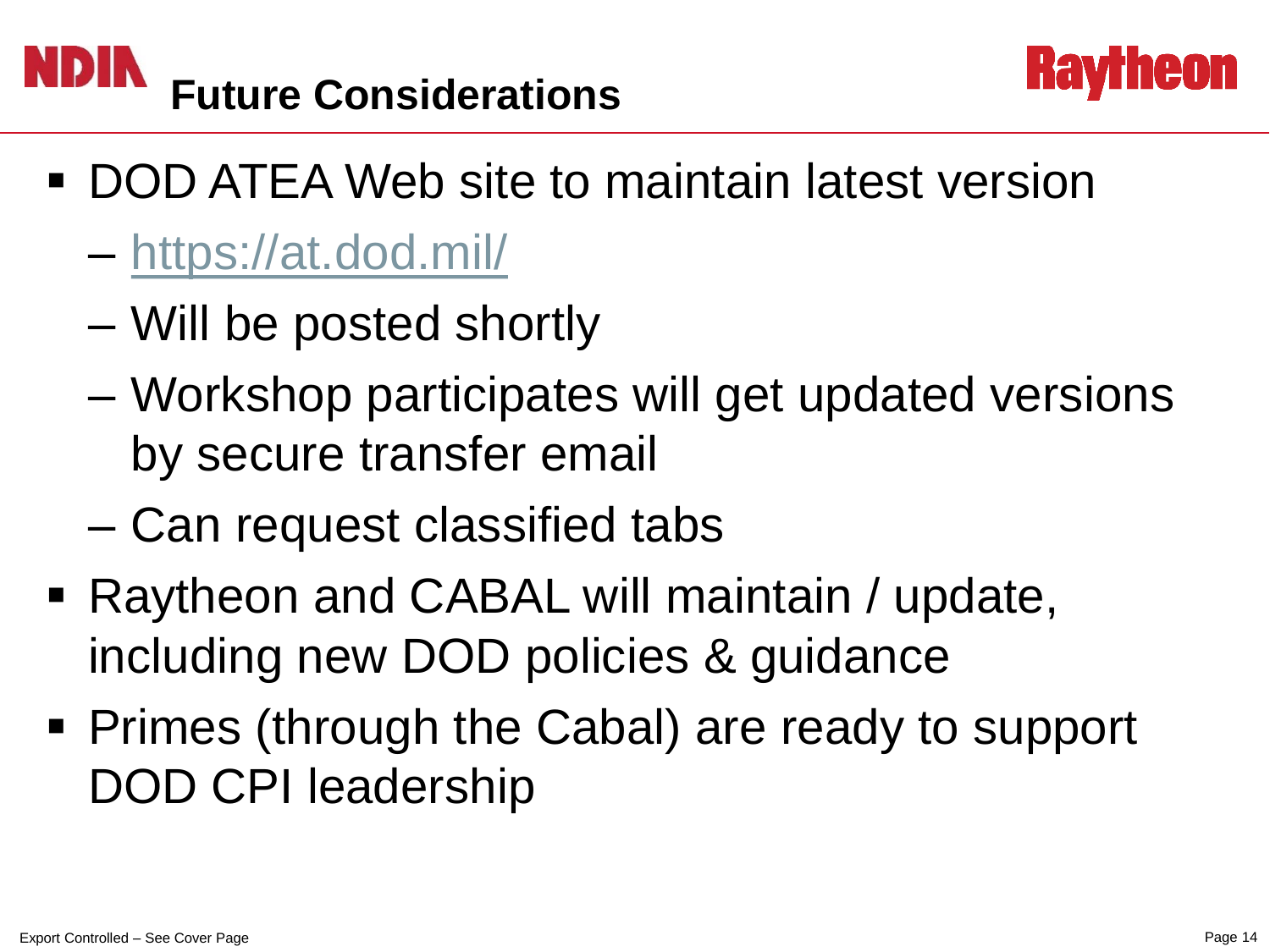



- CAIG and CPI/LO/CLO Workbook intended to make CPI assessments and identification more:
	- Consistent
	- Accurate
	- Repeatable
- CPI/LO/CLO Workbook should be tailored by users for their needs and conventions
- Developed, tested, and iterated by a wide range of CPI facilitators / assessors and programs
- **Includes Primes and USG assessor experience**

#### **Recommendations**

- 1. DSP endorse/issue Memo for CAIG & Workbook
- 2. OUSD(R&E) to include in DAG, and reference in 5200.39